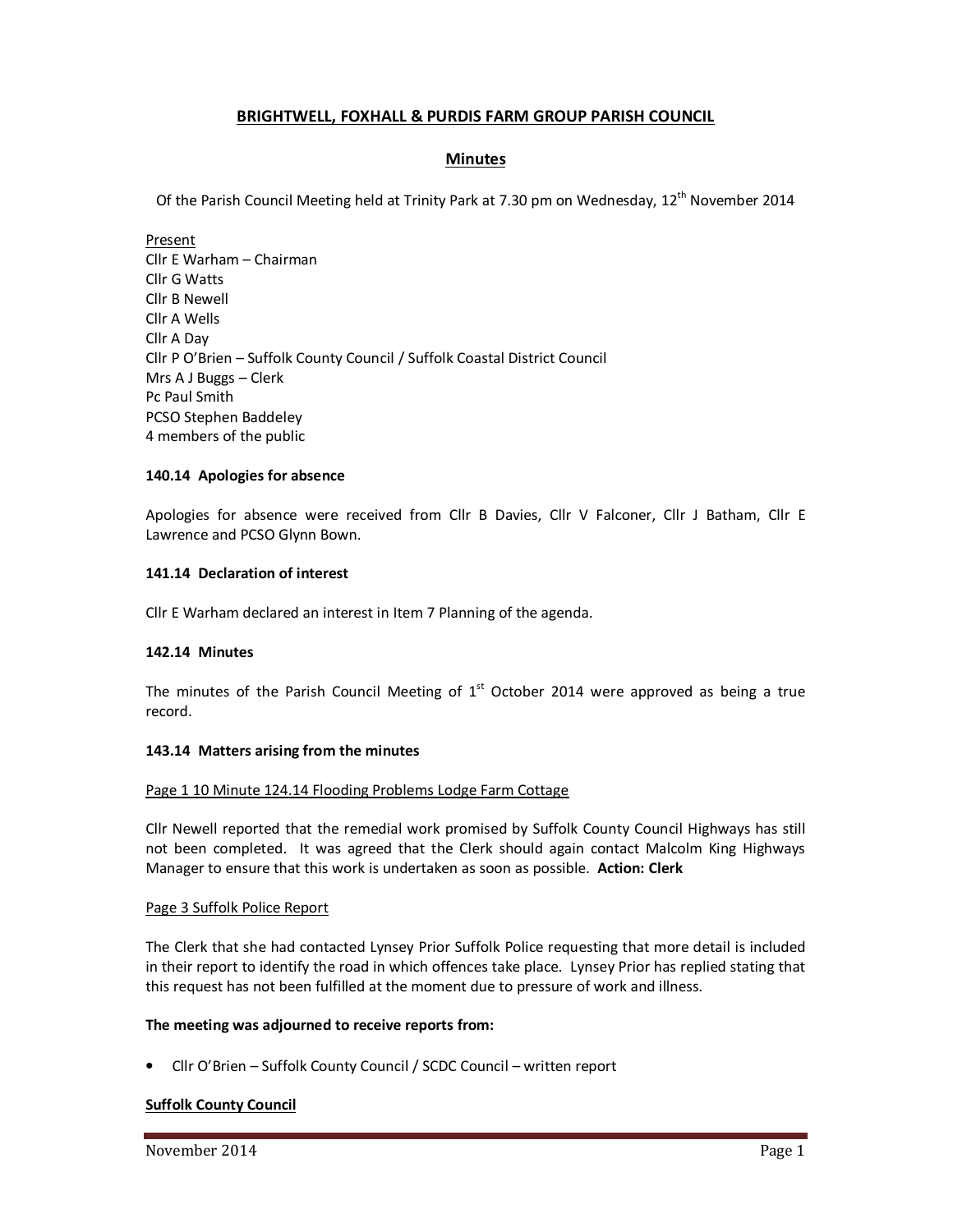## Success for First-Ever Suffolk Skills Show

Suffolk businesses turned out in great numbers to support the first-ever Suffolk Skills Show; a skills and careers event reaching over 4,000 young people. The event set out to engage Suffolk's young people and provide an insight into the career opportunities available to them locally. Careers such as: IT and technology, finance and business services, creative digital, agriculture, construction, motor vehicle, advanced manufacturing, ports and logistics plus HM Forces. There were opportunities to explore options, talk to employers, to colleges and advisers about future careers. The show, which took place at Trinity Park in Ipswich, targeted those aged between 11 and 24. Suffolk's Blue-Light Partnership Awarded Nearly £5million in Funding

A newly-awarded government grant will help increase the number of shared bases in Suffolk for fire, police and ambulance services. The grant of £4.94 million follows the submission of a joint-bid, led by SCC's Fire and Rescue Service, earlier in the year to the Department of Communities and Local Government. Over the past two SCC has worked with partners to create four shared fire and police stations which are located in Ixworth, Elmswell, Debenham and Framlingham and ambulance crews are now based at fire stations in Lowestoft and Brandon. The national funding will be provided in 2015 to help establish more shared bases in Suffolk. The collaborative approach creates long-term financial savings for all parties and it will help the partners work more closely together in the community. The potential three-year programme could bring the number of blue-light shared fire stations to 12 out of a total of 35 Fire and Rescue Service buildings.

# Success for School Organisational Review in Suffolk

Positive results have been reported in schools in Stowmarket and Stowupland areas which have recently undergone the School Organisation Review. Many of the schools in the area have been kitted out with new classrooms and resources, new teachers have started and 'senior' pupils have new responsibilities in the school. In 2007 SCC approved recommendations to reorganise schools into a two-tier system. Studies had found that children in the three-tier system made less progress than similar children in a two-tier system. Thus, the focus of the review is to raise attainment and create a school system that is sustainable in the future. Since 2008 five school organisational reviews have been carried out in areas of Suffolk and it is pleasing to note that there has been a progressive rise in Key Stages 1 & 2 results.

# Police and Crime Panel Conference

I chaired the third Annual Police & Crime Panel Conference in Nottingham a couple of weeks ago. It was very interesting to hear from other delegates, from around the country, about their various experiences and dealings with commissioners.

Suffolk's Police & Crime Panel's experience has been positive. We meet, officially 4 times a year and my vice-chairman and I meet with the Commissioner informally, approximately every 2 months. We are able to have frank and open discussions and build up trust.

# **Suffolk Coastal District Council**

## New Project to Create Thriving Community Buildings

A new community buildings project is now underway in Suffolk Coastal and Waveney.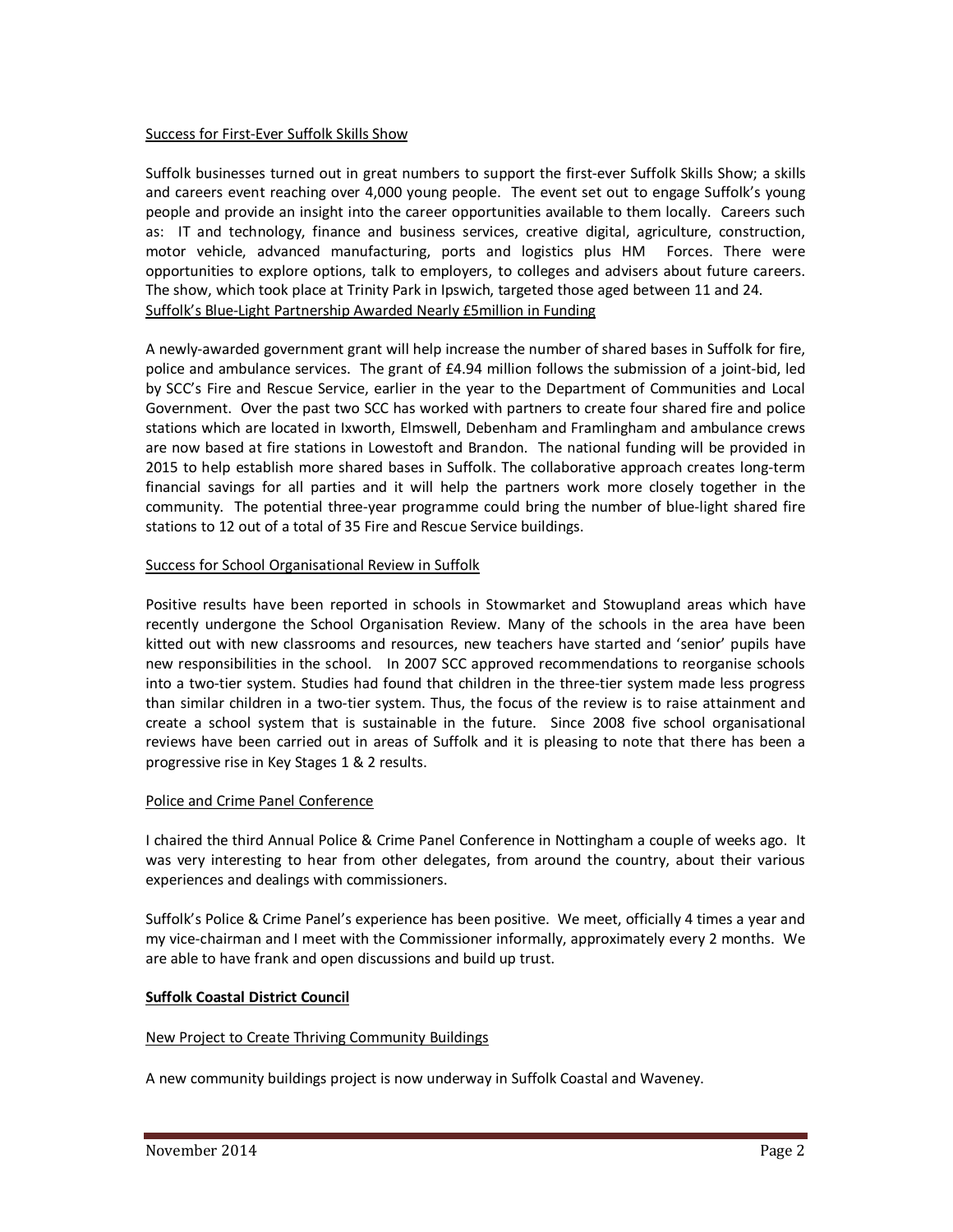The Thriving Community Buildings project is an innovative scheme which offers communities, in Suffolk Coastal and Waveney, assistance to build resilience through their community buildings.

Over two years, the project will work with ten community buildings and undertake 'thrivability audits' to provide assessments and help improve facilities. Groundwork Suffolk and Community Action Suffolk aim to use their expertise to help facilities that are struggling to cover costs of energy and maintenance. They will also help connect them with relevant agencies to develop resources, increase their resilience and improve their offer to the community

#### Helping East Suffolk Businesses to Go Green

This project, which aims to help small and medium sized businesses in East Suffolk become more efficient, has exceeded the expectations of its creators.

The East Coast Carbon Efficiency Project (ECCE) is a partnership between Suffolk Coastal District Council, Waveney District Council and Groundwork Suffolk and was set up three years ago, offering free energy reviews to local businesses.

The project provides companies with a list of options for reducing their energy bills and their carbon footprint and also offers businesses grant funding towards investment in energy efficiency measures.

The enthusiasm of local businesses has been evident throughout, with many businesses choosing to implement energy-efficiency measures and actively engaging with the project to reduce their energy bills and carbon footprint. The Carbon Trust estimates that a 5% reduction in energy costs can represent the equivalent of a 20% increase in sales.

## Litter Picking

After a successful litter pick in Lowestoft, East Suffolk residents are being encouraged to organise their own litter picking events and help clean up their local parks and public spaces.

Volunteers who take part in litter picks will be lent litter-picking equipment, such as litter pick sticks, disposable gloves and collection sacks. Suffolk Coastal will arrange to collect and dispose of the collected litter.

For litter picks in Suffolk Coastal, please call 01394 444000 or email scsltd@ncsgrp.co.uk. Alternatively, you can complete the online form on the Suffolk Coastal website.

- Cllr Falconer Suffolk Coastal District Council no report
- Suffolk Police PC Paul Smith written report

## **Period 1st October – 31st October 2014**

Suffolk Police reported the following:

| Parish     | No. of crimes recorded | Same month last year |
|------------|------------------------|----------------------|
| Brightwell |                        |                      |
| Bucklesham |                        |                      |
| Foxhall    |                        |                      |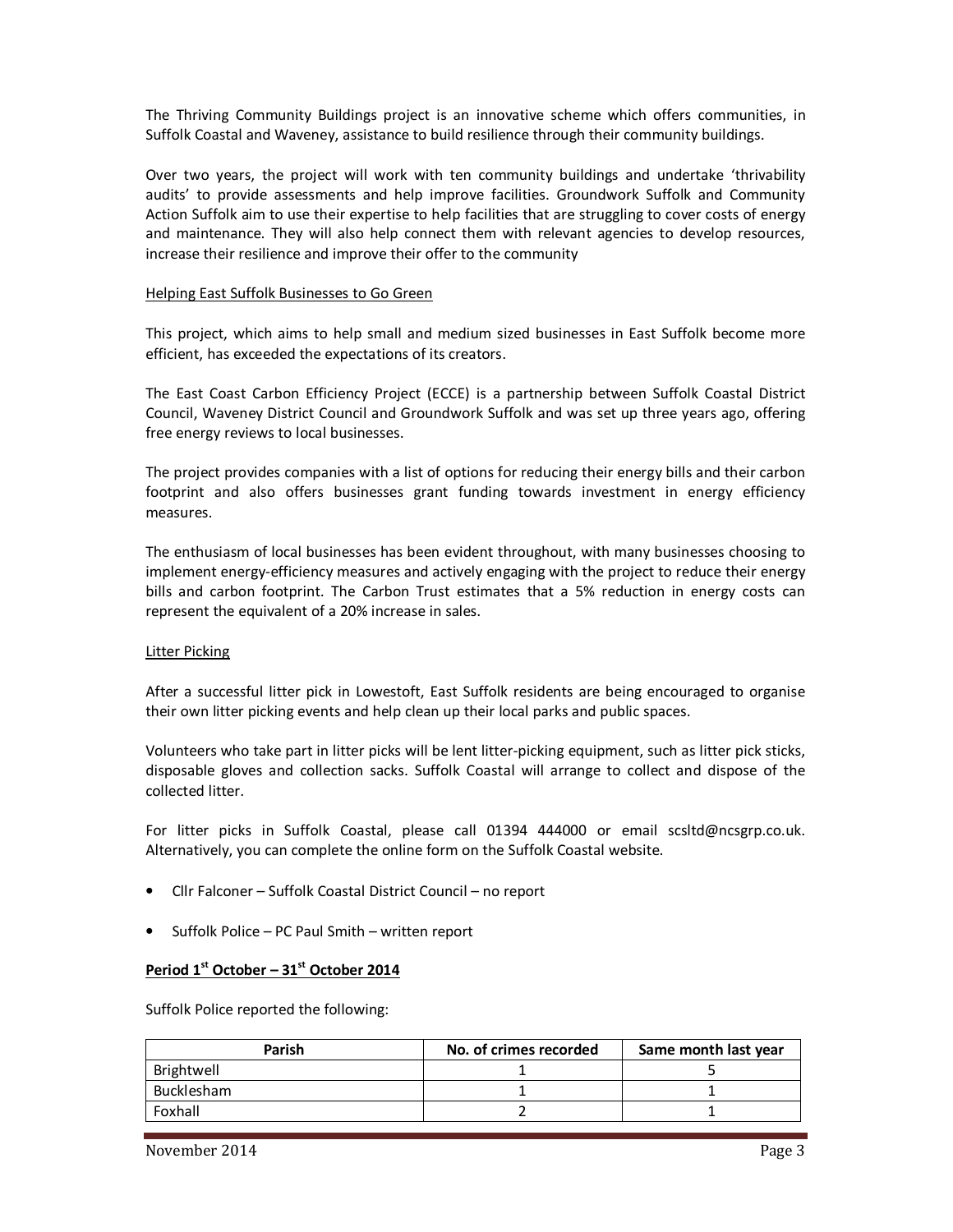| Levington                     |    |    |
|-------------------------------|----|----|
| Nacton                        |    |    |
| Newbourne                     |    |    |
| Purdis Farm                   | 13 |    |
| Waldringfield                 |    |    |
| <b>Total Crime this month</b> | 26 | 28 |

This month's recorded crime was 26. The level of recorded crime for the same period in 2013 was slightly higher at 28.

In Brightwell, there was 1 recorded crime this month, a person was charged with Possession of a Class B Drug.

Bucklesham also had 1 reported crime this month, a scaffold tower was removed from a building site over a 2 day period.

Foxhall had 2 reported crimes this month. Garden figures with a considerable value were removed from a residential property, enquiries are on-going and a residential property was burgled during daylight hours in the 29th October.

Levington had just 1 reported crime this month. A person was charged with driving whilst unfit through drink/drugs.

Nacton's reported crime was again 6 this month. There were 2 reports of Theft from a Motor Vehicle and 2 reports of Theft Other, some fish were removed from a pond and an IPad left on a bench in a park was taken, all victims have been given security/crime reduction advice. A suspect has been identified in an Arson report and officers investigated a report of assault.

Newbourne had 1 recorded crime this month. During daylight hours a person has taken items displayed outside a Nursery but not paid for them.

Purdis Farm recorded 13 crimes, 7 relate to Sainsbury's, there were 2 reports of Theft from a Motor Vehicle and 2 reports of Tamper with a Motor Vehicle, all vehicles were left insecure, security advice has been given. A container located in Trinity park was entered and various electric cables taken and a garden shed was entered sometime during the 3rd October and 10h October but no items were taken.

Waldringfield recorded 1 crime this month. A boat moored at Waldringfield, was entered and some items were taken from within.

A view of crime maps and data can now be found on the Internet www.police.uk

The Felixstowe & District Safer Neighbourhood Team will hold a community panel meeting at Levington Village Hall on Monday 24 November from 6pm.

Please come and join us or email us at felixstowe.snt@suffolk.pnn.police.uk prior to these meetings with any issues you would like to be considered as one of the Priorities.

## **The meeting was re-convened.**

## **144.14 Clerk's Report**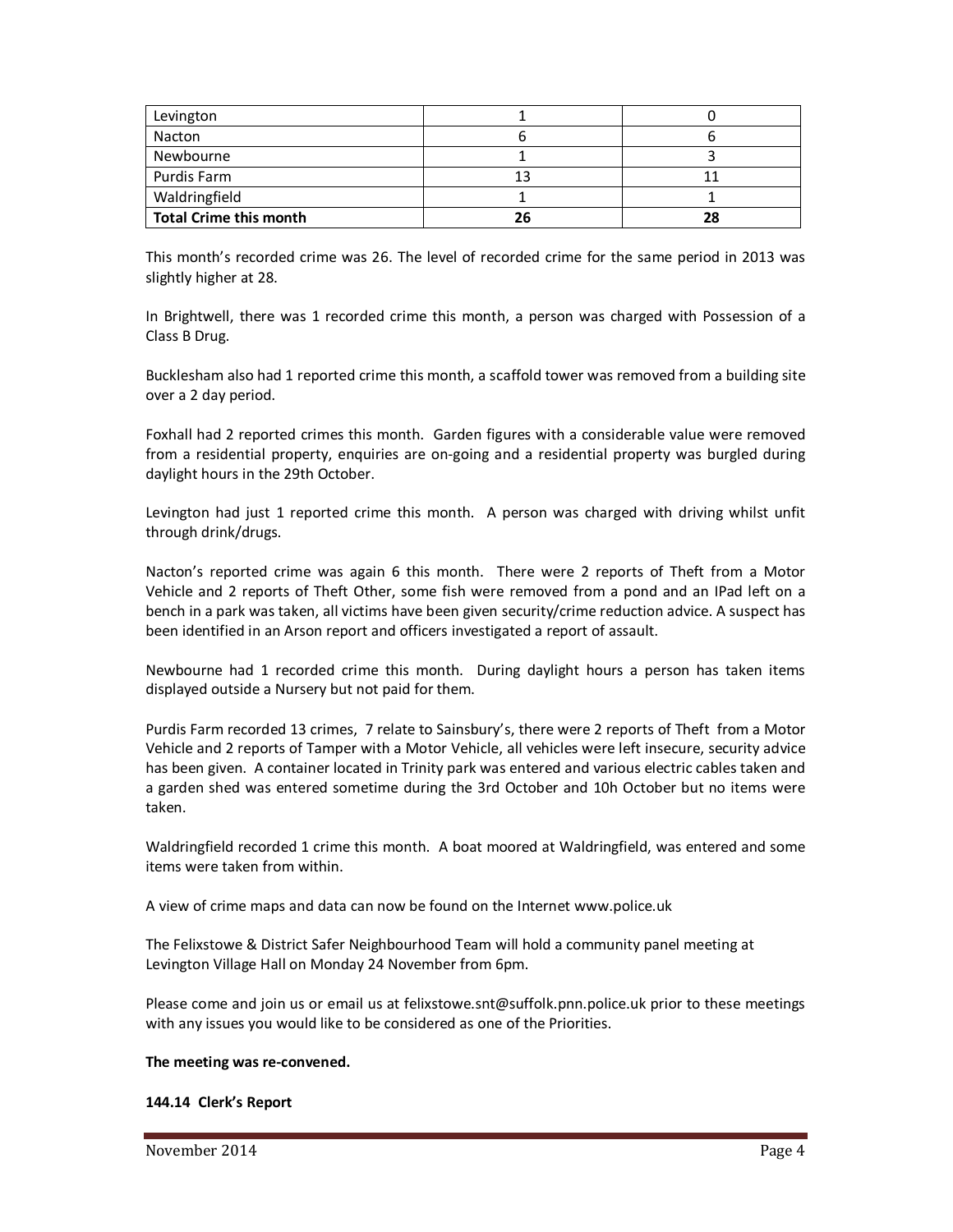The Clerk's report had previously been circulated and it was agreed that some of the items should be discussed as per the agenda.

## Sustainability Appraisal Scoping Report

Suffolk Coastal District Council adopted the Core Strategy in July 2013. The Core Strategy provides the overarching strategic direction of growth across the district and it is for the Site Allocations and Area Specific Policies Development Plan Document (DPD) and the Felixstowe Peninsula Area Action Plan (AAP) to bring forward individual sites and areas for development.

The Council has started work on the Site Allocations and Area Specific Policies DPD and the Felixstowe Peninsula AAP and together with the Core Strategy these documents will make up the Local Plan for Suffolk Coastal. Sustainability Appraisal is a key part of all Local Plan documents and in line with statutory regulations the Council is consulting on the Sustainability Appraisal Scoping Report and details of the document can be found through this link http://www.suffolkcoastal.gov.uk/yourdistrict/planning/review/sustainability-appraisal/

The Sustainability Appraisal Scoping Report for the Site Allocations and Area Specific Policies DPD and the Felixstowe Peninsula AAP will be consulted upon for a 5 week period from **7 November until 12 December 2014**. Anybody wishing to comment on the Sustainability Appraisal Scoping Report is invited to send comments to suffolkcoastallocalplan@eastsuffolk.gov.uk or via post to Planning Policy & Delivery Team, Council Offices, Melton Hill, Woodbridge, Suffolk, IP12 1AU.

For further information about the Scoping Report then please contact the Planning Policy & Delivery Team.

*The Community Infrastructure Levy (CIL) is expected to be introduced across Suffolk Coastal by April 2015. Further information about CIL charges in Suffolk Coastal can be found through this link:http://www.suffolkcoastal.gov.uk/yourdistrict/planning/review/cil/*

Local Plan – Site Specific Allocations – Early Engagement

# **Email from Suffolk Coastal District Council**

Dear Town/Parish Clerk

You should now be aware of the work that the Planning Policy and Delivery Team have started on updating the remaining "saved" policies from the "old" Suffolk Coastal Local Plan and identifying any new site-specific policies needed to implement the newly adopted Core Strategy. The team have opened up discussion with the parishes across the District. The information that the towns/parishes have shared with us will be used to inform an Issue and Options document which is planned to go out for public consultation in the middle of December 2014. The consultation is planned to last for 11 weeks, approximately until the end of February.

To help with managing our workload and to assist with timings during the consultation period, it would be useful for us to know about your town/parish up-coming meetings, particular between the beginning of January and the end of February 2015.

Likewise, the Team are hoping that we would be able to use your help with placing and distributing promotional material such as leaflets and flyers in your town/parish magazine. If your town/parish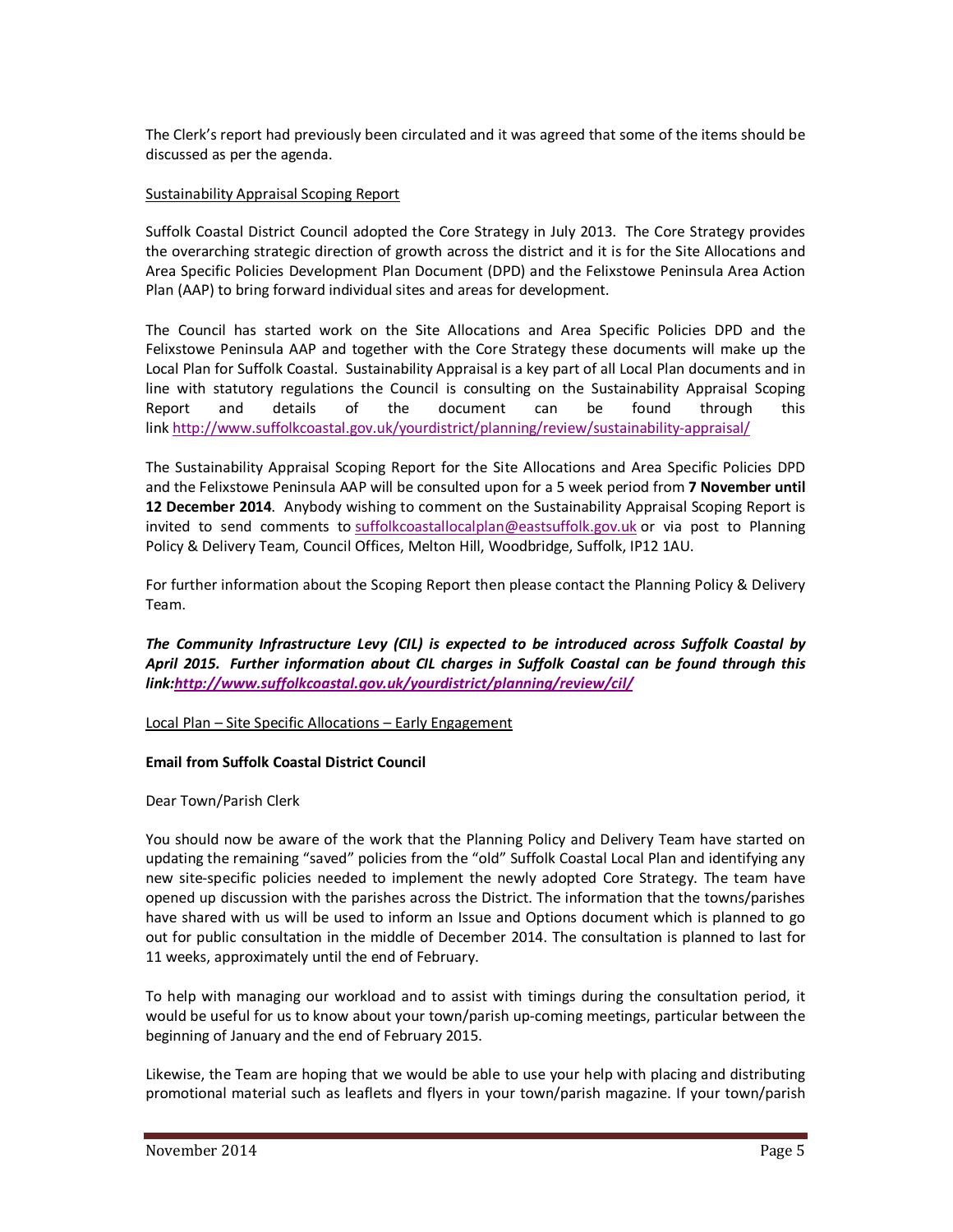has a town/parish magazine, would you be able to provide us with publication timelines and dates when the material would have to be submitted to you.

Your help and co-operation is highly appreciated.

## Local Plan – Felixstowe Peninsula AAP – For Information

A letter has been received from the Planning Policy and Delivery Team Manager Suffolk Coastal and Waveney District Councils as follows:

"As you will be aware, following adoption of the Core Strategy (July 2013), the District Council has started work on the Felixstowe Peninsula Area Action Plan and the Site Allocations and Area Specific Policies which will assist in the delivery of the Core Strategy policies. In preparing these documents the District Council is keen to enhance engagement with and involvement of Parish/Town Councils as representatives of the local community. To this end the Council is setting up two joint Working Groups of District Councillors and Parish/Town Councils to work together to inform the preparation of these Local Plan documents.

It is proposed, as agreed at Cabinet on 7th October 2014, that representation on the Working Group for the Felixstowe Peninsula Area Action Plan should provide geographic coverage for the whole plan area and include 8 Ward Councillors and 8 representatives from the following Parish/Town Councils:

- 5 from Felixstowe Town Council;
- 1 from Trimley St Mary Parish Council;
- 1 from Trimley St Martin Parish Council; and
- 1 from Kirton with Falkenham Parish Council.

The above representation is based on the areas where most growth and change is likely to take place. It is not anticipated that the Bucklesham area will experience much development over the plan period to 2027, so the purpose of this letter is to make you aware of the Working Group, that it is currently being set up and to advise you that your area will be represented by a Ward Councillor for Nacton. You will note, however, that the attached remit for the Working Group has the flexibility to invite other parish councils to particular meetings as and when appropriate.

Councillor Fryatt will Chair the meetings and Councillor Holdcroft, as Cabinet Member for Planning, will observe.

## **The Working Group – Form and Purpose**

The Working Group will be an informal group in that it will not be governed by the SCDC Constitution. It will not have voting rights or decision making powers but will act as a consultative group and sounding board to inform the preparation of the Felixstowe Peninsula AAP document over the next 12 to 18 months. The Working Group will meet as and when required but on average every 2 months. The meetings will be held in the evening, usually starting at 6.30pm (venue to be determined). Each meeting will last approximately 2 hours. Most meetings will take the form of workshops with active participation and a view to building consensus. Meetings will not be open to the public but District Councillors not on the Working Group will be able to observe should they wish. Key points/actions from the meetings will be placed on the SCDC website. The remit for the Working Group is attached for information.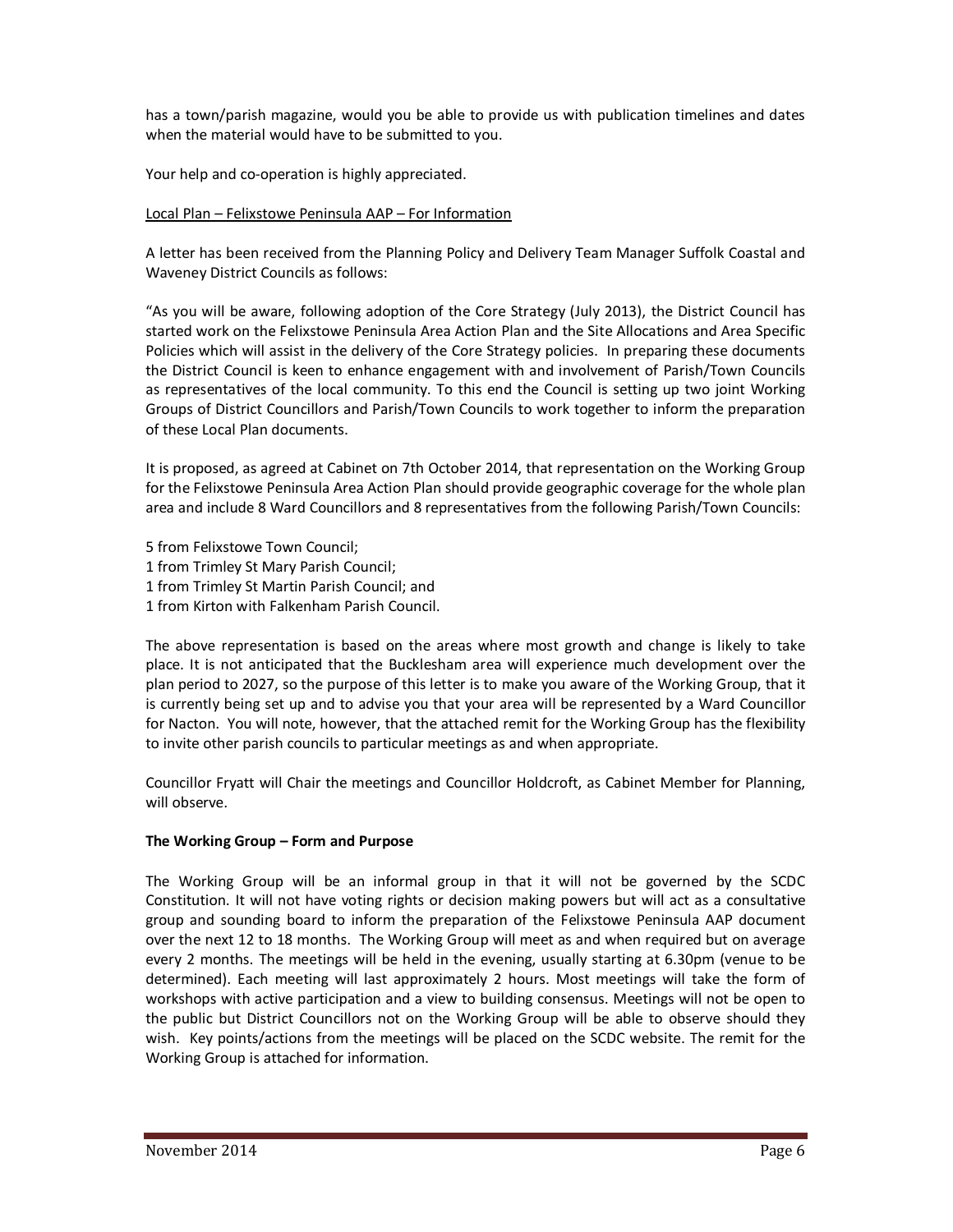It must be stressed that the purpose of the Working Group is to enhance engagement and not replace the usual consultation and engagement that would take place with Parish/Town Councils. So although you are not directly represented on the Working Group you will be kept informed and engaged in the plan making process.

Once the Working Group is set up I will write to you again so you are aware of the membership of the Group. If you have any queries or questions please get in touch."

## Mansfield Park / Three Rivers Business Park

Cllr Day received a complaint from a member of the public who lives behind Mansfield Park / Three Rivers Business Park as follows:

- 1. The business park have just installed security lighting that is on all night and shining into his property – I have advised him initially to contact SCDC from an environmental perspective to get action taken and if nothing happens then to let me know for the PC to then escalate.
- 2. He has also commented on the fact that the business park have constructed a new building in the central area – this looks like to be a log cabin / office. Apparently this has been constructed on a concrete base so would seem to be permanent – we have not received ANY planning applications so is this construction legal?

Liz Beighton Suffolk Coastal District Council Planning has been notified and is investigating the issues.

## Martlesham Parish Council Revised Neighbourhood Plan Boundary Submission

A letter has been sent to Hilary Hanslip Principal Planning Officer Suffolk Coastal District Council from Martlesham Parish Council as follows:

## **"Martlesham Neighbourhood Plan**

Martlesham Parish Council is making its second formal application for the Martlesham Neighbourhood Plan Boundary. This application is to match Neighbourhood Plan Boundary with that of the current Martlesham Parish Boundary as agreed in a meeting with the Local Planning Authority on 17th September 2014 (map enclosed).

Martlesham Parish Council is a statutory local council and a relevant body for the purpose of Section 61G of the 1990 Town & Country Planning Act. We confirm that the Martlesham Neighbourhood Plan Team has the agreement of the full Parish Council who has approved the undertaking of a Neighbourhood Plan and allocated a budget of £10k from its own funds.

We have already held public events and have recently carried out a survey of all the residents within the Parish for their ideas for plan content and received a good response of 37% returns.

We have informed our neighbouring parishes of Brightwell, Waldringfield and Woodbridge and to date have received an acknowledgement from Waldringfield and Woodbridge.

As discussed in the meeting on 17th September 2014 with Pat Lisseman (Martlesham Parish Council), Angela Koch (Locality.org) and Stephen Stokes (Neighbourhood Plan Team) and yourself (Suffolk Coastal District Council) (SCDC) we recognise the land to the south of the Parish is currently covered by strategic policy SP20. Therefore it is anticipated that this area will not feature in our final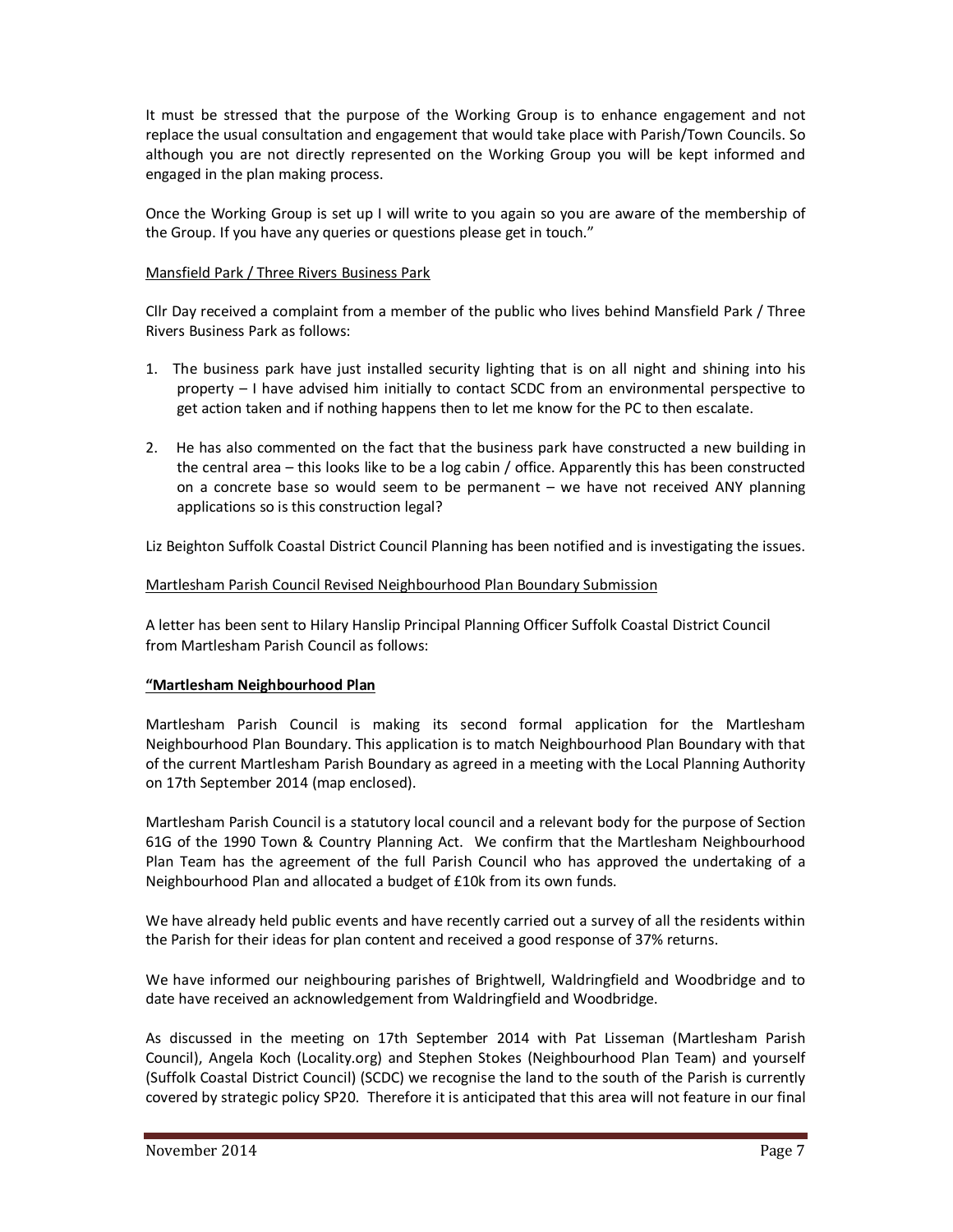Neighbourhood Plan in terms of policies other than those that are concerned with the necessary seamless integration of networks such as walking and cycling routes. The design quality and other land use and planning matters will be developed under a separate publicised agreement where SCDC and future major developers commit to engage closely with the local community in the planning and design of the forthcoming sites. A Memorandum of Understanding between SCDC and Martlesham Parish Council will provide the necessary detail regarding how this will be achieved. It is assumed that this Memorandum of Understanding will be signed within the next 4 weeks.

We would appreciate your acknowledgment that this information is sufficient for you to commence the statutory 6 week consultation process. Ideally, we would wish to publish this application alongside the associated Memorandum of Understanding on our website with the aim to encourage residents and neighbouring parishes to actively engage in this consultation."

## LAIS1370 Development Benefits Pilot

The following information document has been received from Suffolk Association of Local Councils which had previously been circulated to all councillors for information.

"Government is planning to make payments direct to neighbours to have new development on their doorsteps in an attempt to remove opposition to development. This could affect how Government looks at the uncapped 25% of the Community Infrastructure Levy which can be obtained by local councils with an adopted neighbourhood plan (15% capped for those without a plan).

Expressions of interest are being invited for a small-scale pilot, including from local councils which have a designated neighbourhood plan area and a neighbourhood plan with a housing element under preparation but not yet submitted for examination. The fund totals £3.5 million. Local councils have a strong interest in ensuring that this pilot has outcomes which complement the incentive to the wider community through the % of the Levy to their councils. Local councils need to consider whether they could administer payments to households themselves (under the general power of competence) or whether they would have to develop an alternative mechanism for payments e.g. working with a local planning authority.

The document Development Benefits Pilots: Invitation for Expressions of Interest was not sent directly to local Associations. Hence this is late news of the published deadline of 24 October 2014. LAIS has contacted Government and has obtained agreement to a small extension of 31 October 2014. Any council interested should contact developmentbenefits@communities.gsi.gov.uk. Government would appreciate any constructive feedback from any local council willing to do so in the event that they are unable to apply this time. The document can be found at https://www.gov.uk/government/publications/development-benefits-pilots-invitation-forexpressions-of-interest."

# LASI1369 PPG Housing Assessment

New Guidance on housing needs assessments for local planning authorities has been published and is available at http://planningguidance.planningportal.gov.uk/blog/guidance/housing-and-economic-landavailability-assessment/stage-5-final-evidence-base/#paragraph\_044.

Local councils will be aware that Government replaced many planning policies with one National Planning Policy Framework (NPPF). It then introduced its own policies and Planning Practice Guidance which relates to the topics in the NPPF and which inform the development of Local Plans.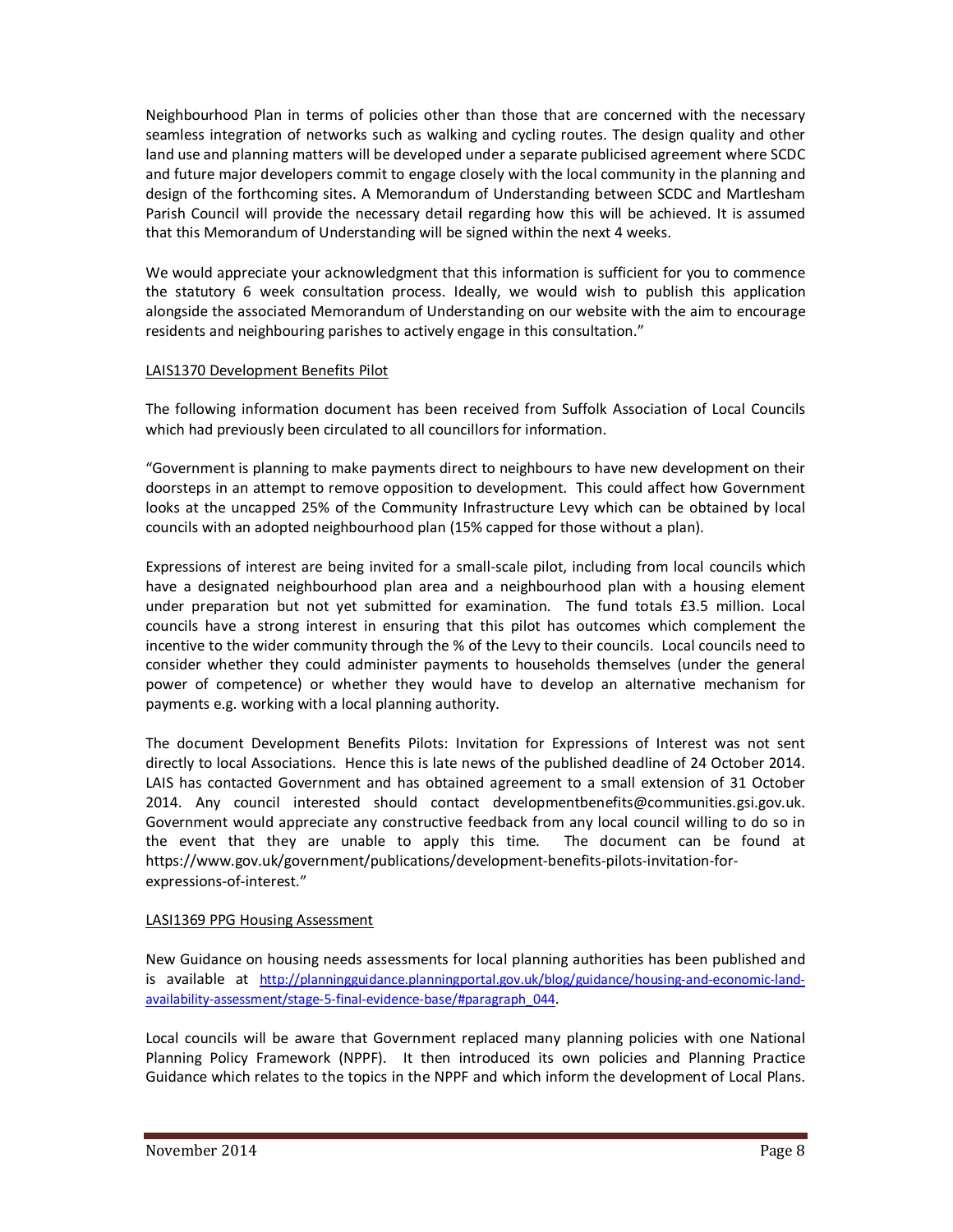These are important local planning authority policy documents for making planning application decisions.

The inclusion within the Housing and Economic Land Availability Assessment Planning Practice Guidance of questions and answers on important aspects of the obligations on planning authorities will be welcome clarification to local councils, particularly in light of recent concerns about use of protected land and the debate over the potential use of Green Belt for new garden cities. This debate has caused some confusion for the public where there is a mistaken belief that Green Belt is another term for the countryside. In fact, Green Belt is land specifically protected from development to prevent urban sprawl e.g. that separating London from Hertfordshire and Surrey and that between Gloucester and Cheltenham.

The new Guidance states that planning authorities must assess housing need and should try to deliver sites for this need but should consider other policies in the NPPF, such as that on Areas of Outstanding Natural Beauty. However, one of the problems faced by planning authorities and communities is that para 49 of the NPPF states '*Housing applications should be considered in the context of the presumption in favour of sustainable development. Relevant policies for the supply of housing should not be considered up-to-date if the local planning authority cannot demonstrate a five-year supply of deliverable housing sites*.' As a result some planning authorities are approving applications which are for house building on sites which are outside of the settlement boundary.

In any event, even for protected land, such as Green Belt, protections are not absolute and can be altered through changes to the Local Plan. This underlines the need for local councils to be aware of the stage of development of the Local Plan in their area and to be fully engaged with any planned revisions. Local councils in disagreement about the conclusions drawn on housing matters might be able to rely on rights under the Freedom of Information Act to obtain details of the evidence base if the planning authority is not forthcoming during its policy development. In most cases, local councils should be able to rely on the planning authority's "Statement of Community Involvement" (on which they should have been consulted) which sets out the planning authority's expectations in relation to engaging with the community.

It should also be noted that new rights of the public to film and otherwise record and report on meetings apply to those local planning authority meetings held in public where those authorities will be applying the policies resulting from their housing assessments. Filming or recording meetings can be useful for feedback to local council meetings about representation made on their behalf on planning applications and also for analysing the robustness of the procedures used and decisions made, especially where a legal challenge is envisaged.

# **145.14 Planning**

# Planning Applications Discussed by the Parish Council

DC/14/3133/FUL 129 Bucklesham Road Purdis Farm – Proposed construction of replacement boundary wall/railings and entrance gate works – application withdrawn

Cllr Watts stated that as discussed under Item 5 of the Agenda Open Forum the owners of the property are actively seeking the support of the Parish Council with a new revised application. Although the Parish Council does not have an application on the table to consider they gave feedback to the owners as to what they would be likely to support. The owners of the property and their agent would be submitting a revised application to Suffolk Coastal District Council in the near future. **Action: Planning Committee**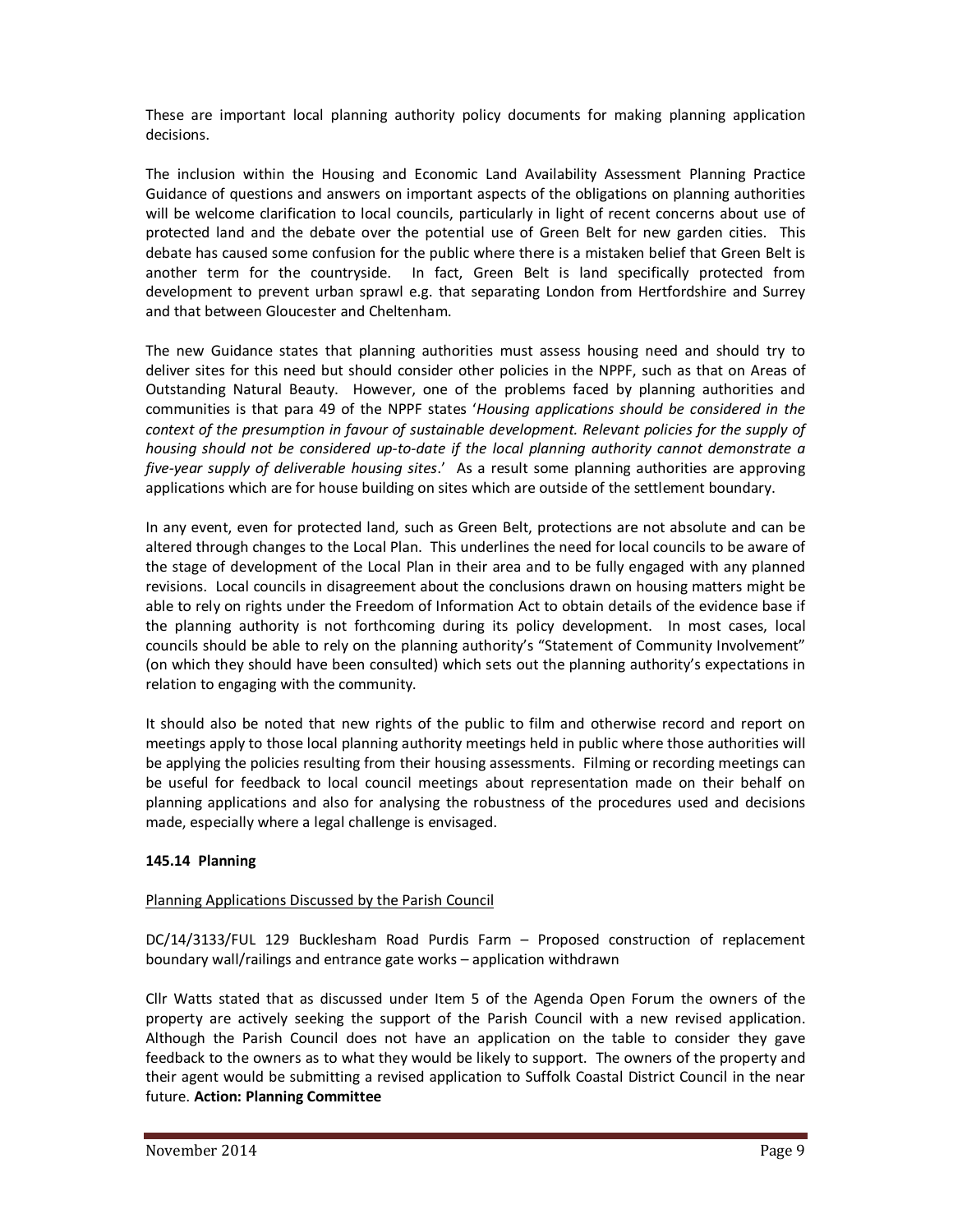DC/14/2992/FUL Land Rear of Drakenwyck and Former The Lilacs Purdis Farm Lane Purdis Farm – Erection of six dwellings – the Parish Council noted that the application had been refused.

DC/14/2914/FUL – 97 Buckleham Road Purdis Farm – Proposed extensions and alterations – the Parish Council noted that the application had been refused.

DC/14/2196/FUL Land North of S & D Piggeries between railway line and Felixstowe Road Purdis Farm – Change of use from existing retail/storage area for plants (C03/1269) to car sales with outdoor display, number of cars limited to 50 for sale display and 10 visitors (resubmission) – the Parish Council noted that the application had been withdrawn.

DC/14/3093/FUL Club House Former Civil Sports Ground Foxhall – Proposed demolition of existing buildings and erection of 11 dwellings with associated vehicular access and external works – the Parish Council notes that the application was still pending.

Councillors discussed the problems associated with the circulation of planning applications. Cllr Adrian proposed, seconded Cllr Warham that the Clerk should split the date column into two columns showing a 'received date' and a 'passed on date'. **Action: Clerk** 

## **146.14 Locality Budget**

The Clerk reported that she had investigated the cost of providing Fly Tipping Notices which for the steel notices amounted to £72.00 plus VAT each. This cost does not include the cost of providing the pole or mounting of the sign. It was considered that this quotation was too expensive to consider. It was agreed that Cllr Day should investigate the cost of providing "Welcome to …" signs and report back to the next meeting. **Action: Cllr Day / Clerk**

## **147.14 Budget / Precept 2015/2016**

The Clerk reported that the Draft Budget 2015/2016 had been circulated to all councillors. Following discussion and agreement on minor alterations, it was agreed that the proposed budget should be accepted and that the precept ie £7,000 should remain the same for the 2015/2016. However, it was agreed that final ratification should be deferred until the December meeting when it is hoped that the Clerk would be in additional information from Suffolk Coastal District Council concerning Council Tax Support Grants. **Action: Clerk** 

## **148.14 Parish Council Meeting Dates 2015**

The Parish Council agreed the following meeting dates for 2015 (Parish Council Election Year). All meetings will commence at 7.30 pm unless otherwise agreed.

Wednesday, 14<sup>th</sup> January 2015 Wednesday, 11<sup>th</sup> February 2015 Wednesday, 11<sup>th</sup> March 2015 Wednesday, 8<sup>th</sup> April 2015 Wednesday, 13<sup>th</sup> May 2015 (including Annual Parish Meeting) Wednesday,  $10^{th}$  June 2015 Wednesday, 8<sup>th</sup> July 2015 Wednesday, 9<sup>th</sup> September 2015 Wednesday, 14<sup>th</sup> October 2015